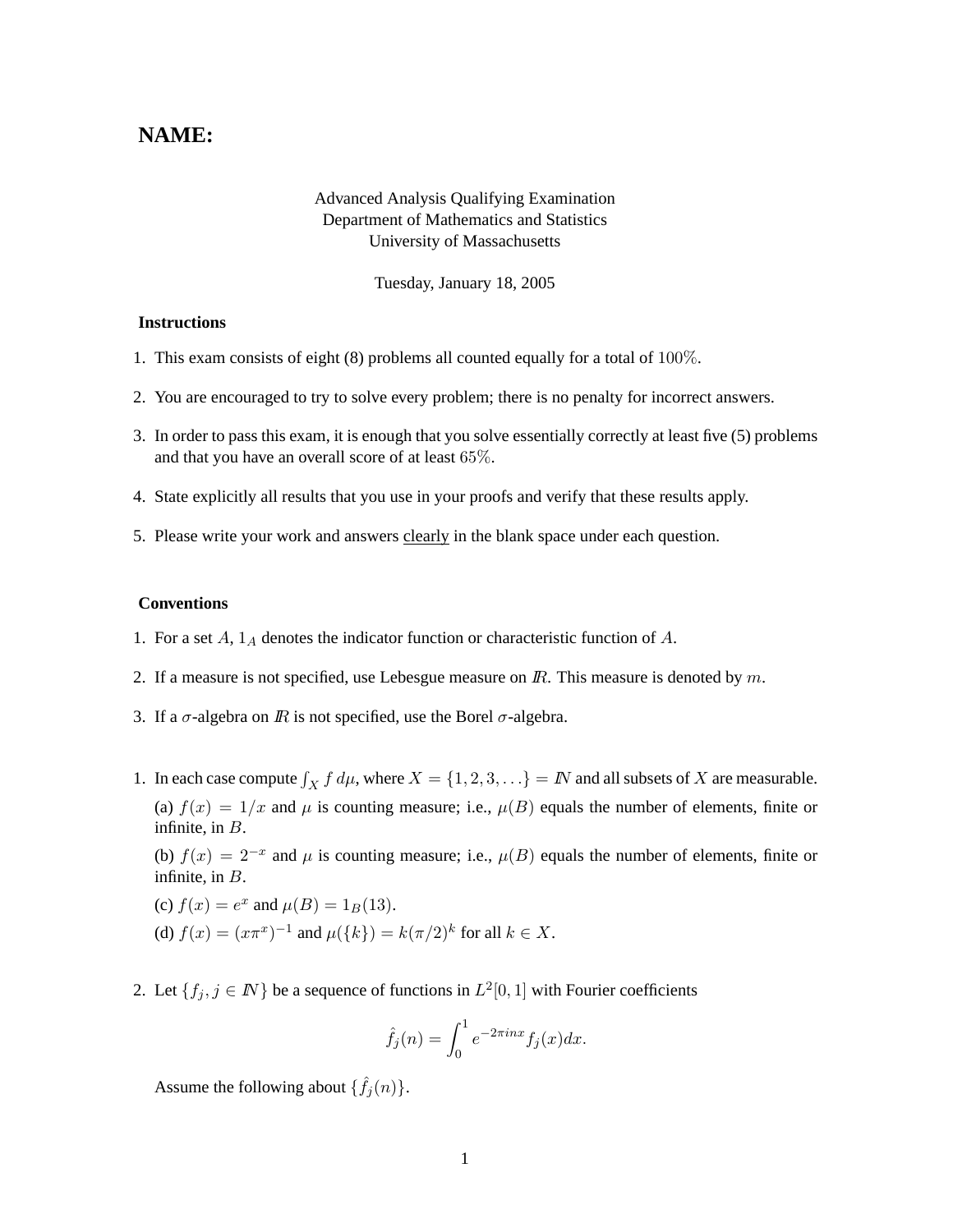(a) There exists a positive sequence in  $\ell^2(\mathbb{Z})$ ,  $\{c(n), n \in \mathbb{Z}\}\)$ , such that

$$
\sup_{j\in I\!\!N}|\widehat{f}_j(n)|\leq c(n) \ \ \text{for all} \ n\in Z\!\!\!Z.
$$

(b) For each fixed  $n \in \mathbb{Z}$ ,  $\hat{f}_{\infty}(n) = \lim_{j \to \infty} \hat{f}_j(n)$  exists.

Prove that there exists a function  $f \in L^2[0,1]$  such that  $f_j \to f$  in  $L^2[0,1]$ .

- 3. Let  $C[-1, 1]$  denote the space of bounded continuous functions mapping  $[-1, 1]$  into  $\mathbb{R}$ .
	- (a) Prove that  $C[-1, 1]$  is a Banach space with norm  $||f|| = \sup_{t \in [-1,1]} |f(t)|$ .

(b) Let T be a bounded linear operator mapping  $C[-1, 1]$  into  $\mathbb{R}$ . Give the definition of the operator norm  $||T||$ .

(c) For  $f \in C[-1, 1]$  define

$$
Sf = \int_{-1}^{1} x^2 f(x) dx
$$
 and  $Tf = \int_{-1}^{1} x^3 f(x) dx$ .

(i) Give the numerical values of  $||S||$  and  $||T||$ .

(ii) Is the supremum in the definition of  $||S||$  attained? Is the supremum in the definition of  $||T||$ attained? Explain your answers.

4. The purpose of this problem is to prove that

$$
\lim_{n \to \infty} \sqrt{n} \int_0^{\pi/2} \cos^n(x) \, dx = \int_0^\infty \exp[-x^2/2] \, dx.
$$

Prove this by combining the limit in part (a) and the steps in part (b).

(a) First show that for any  $0 < \delta < \pi/2$ 

$$
\lim_{n \to \infty} \sqrt{n} \int_{\delta}^{\pi/2} \cos^n(x) \, dx = 0.
$$

(b) For any  $0 < \delta < \pi/2$  and  $n \in \mathbb{N}$  the change of variable  $y = \sqrt{n}x$  gives

$$
\sqrt{n} \int_0^\delta \cos^n(x) \, dx = \int_0^{\delta \sqrt{n}} \cos^n(y/\sqrt{n}) \, dy.
$$

Complete the proof of the limit in the first display in this problem by using without proof the inequality

$$
1 - \frac{1}{2}x^2 \le \cos(x) \le \exp[-x^2/2]
$$
 for  $0 \le x \le \pi/2$ .

5. Let  $(X, \mathcal{M})$  be a measure space. Let  $\{f_n, n \in \mathbb{N}\}\$  be a sequence of measurable functions mapping X into  $\mathbb R$  and let  $f$  be a measurable function mapping  $X$  into  $\mathbb R$ .